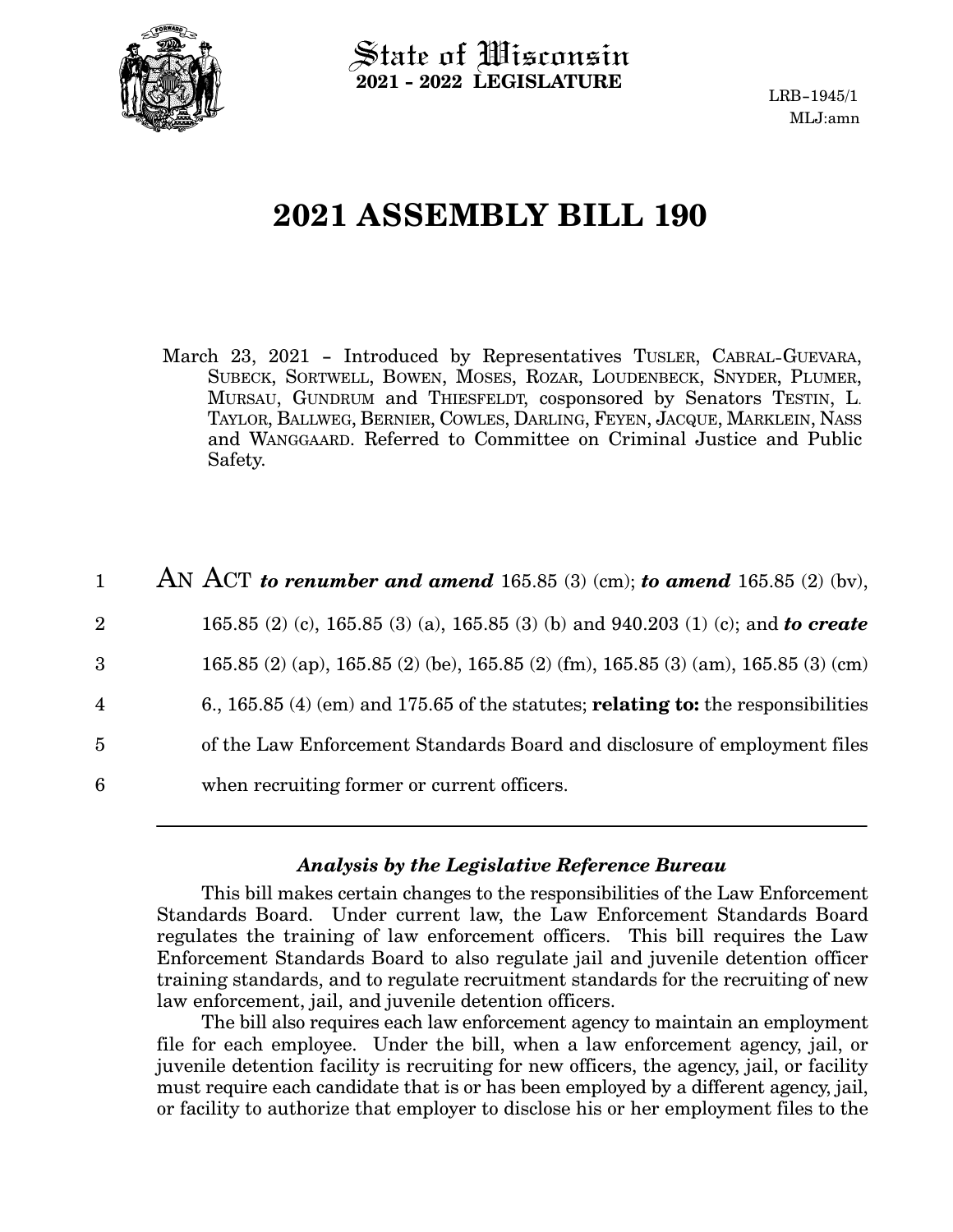### **ASSEMBLY BILL 190**

recruiting agency, jail, or facility and to release that employer from any liability related to the use and disclosure of the files.

## *The people of the state of Wisconsin, represented in senate and assembly, do enact as follows:*

#### **SECTION 1.** 165.85 (2) (ap) of the statutes is created to read: 1

165.85 **(2)** (ap) "Employment file" means all files relating to a person's employment, including performance reviews, files related to job performance, internal affairs investigative files, administrative files, previous personnel applications, personnel-related claims, disciplinary actions, and all substantiated complaints and commendations, but does not include pay or benefit information, similar administrative data or information that does not relate to performance or conduct, or medical files unless the medical file relates to mental competency issues bearing on the person's suitability for a law enforcement, tribal law enforcement, jail, or juvenile detention officer position. **SECTION 2.** 165.85 (2) (be) of the statutes is created to read: 165.85 **(2)** (be) "Government agency" means any department, agency, or court of this state, or of a city, village, town, or county in this state. **SECTION 3.** 165.85 (2) (bv) of the statutes is amended to read: 2 3 4 5 6 7 8 9 10 11 12 13 14

165.85 **(2)** (bv) "Law enforcement agency" means a governmental unit of this state or a political subdivision of this state that employs one or more law enforcement 15 16

officers, and includes the Marquette University police department. 17

#### **SECTION 4.** 165.85 (2) (c) of the statutes is amended to read: 18

165.85 **(2)** (c) "Law enforcement officer" means any person employed by the state or any political subdivision of the state, for the purpose of detecting and preventing crime and enforcing laws or ordinances and who is authorized to make 19 20 21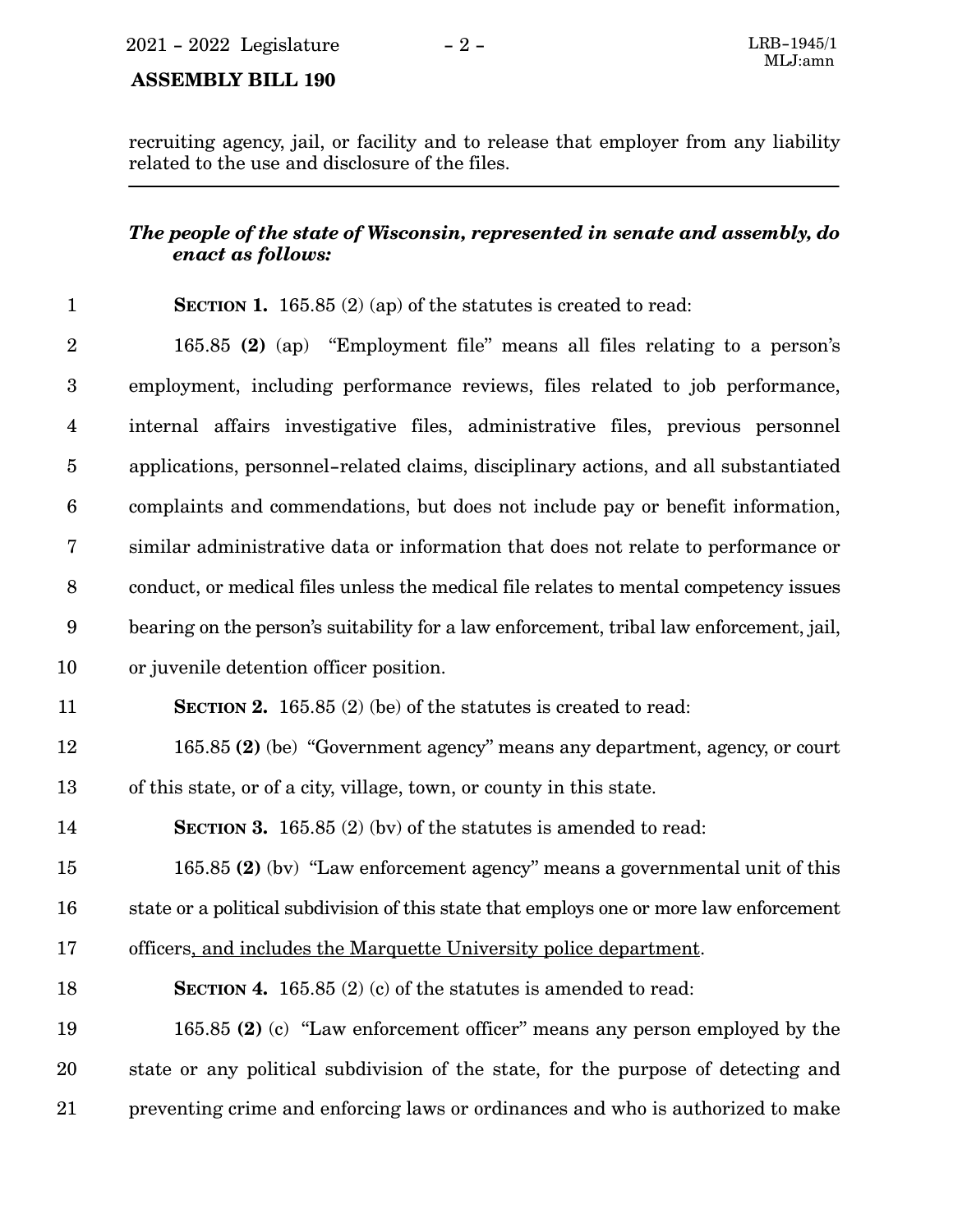$2021 - 2022$  Legislature  $-3 -$ 

## **SECTION** 4 **SECTION** 4

arrests for violations of the laws or ordinances that the person is employed and sworn to enforce. "Law enforcement officer" includes a university police officer, as defined in s. 175.42 (1) (b). **SECTION 5.** 165.85 (2) (fm) of the statutes is created to read: 165.85 **(2)** (fm) "Tribal law enforcement agency" has the meaning given in s. 165.83 (1) (e). **SECTION 6.** 165.85 (3) (a) of the statutes is amended to read: 165.85 **(3)** (a) Promulgate rules for the administration of this section including the authority to require the submission of reports and information pertaining to the administration of this section by law enforcement and agencies, tribal law enforcement agencies, jails, juvenile detention facilities, and schools approved by the board and operated by or for this state or any political subdivision of the state for the specific purpose of training law enforcement recruits, law enforcement officers, tribal law enforcement recruits, tribal law enforcement officers, jail officer recruits, jail officers, juvenile detention officer recruits, or juvenile detention officers in this state. **SECTION 7.** 165.85 (3) (am) of the statutes is created to read: 165.85 **(3)** (am) Establish minimum qualification standards for admission to 1 2 3 4 5 6 7 8 9 10 11 12 13 14 15 16 17 18

preparatory law enforcement, jail, or juvenile detention officer training for preservice students and recruits, but not for department of corrections correctional officers. The standards shall relate to the competence and reliability of persons to assume and discharge the responsibilities of law enforcement, tribal law enforcement, jail, or juvenile detention officers. The board shall prescribe the means for presenting evidence of fulfillment of these requirements. 19 20 21 22 23 24

25

**SECTION 8.** 165.85 (3) (b) of the statutes is amended to read: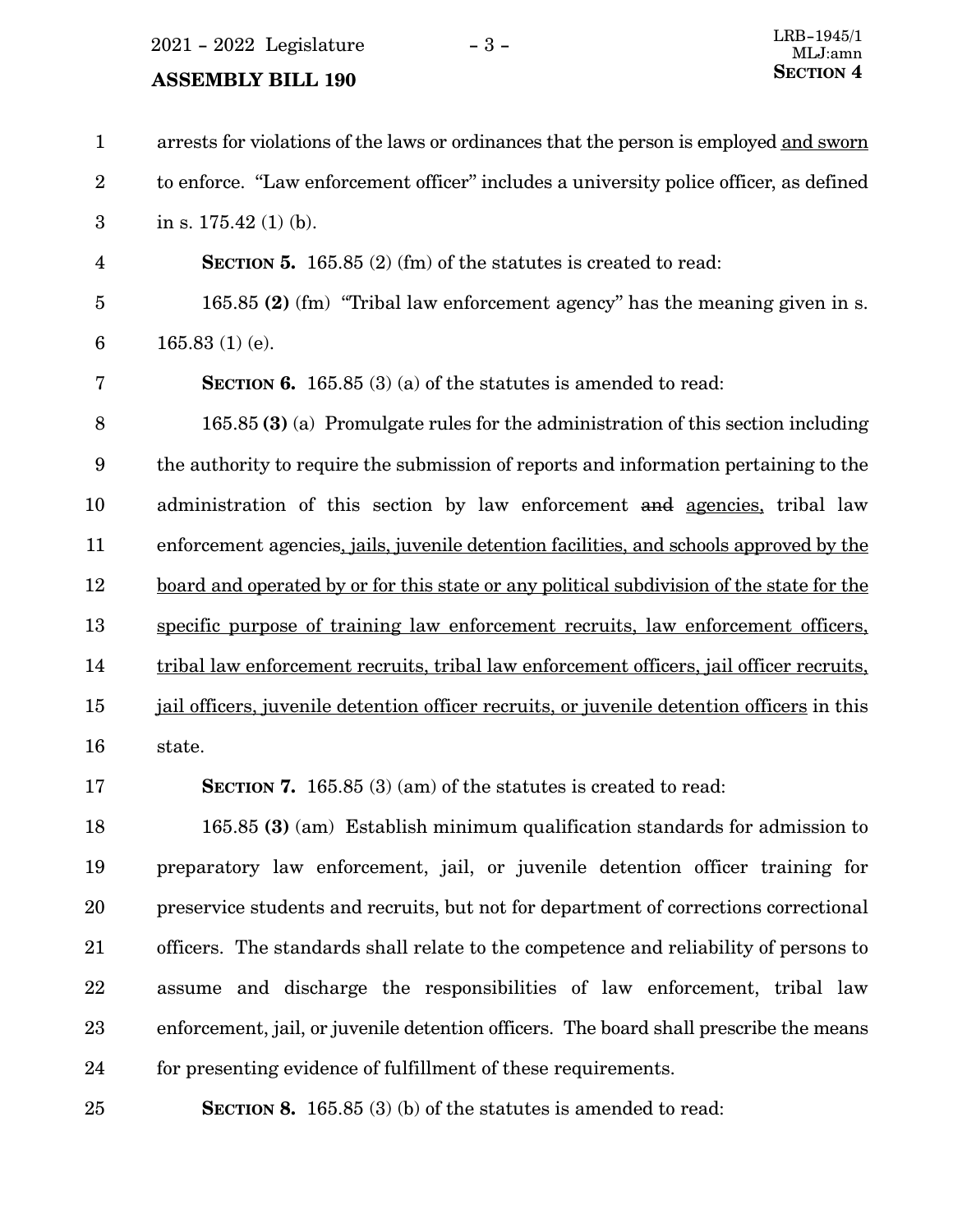2021 - 2022 Legislature - 4 -

## **ASSEMBLY BILL 190**

| $\mathbf{1}$     | 165.85 (3) (b) Establish minimum educational and, training, and recruitment                   |
|------------------|-----------------------------------------------------------------------------------------------|
| $\boldsymbol{2}$ | standards for admission to employment as a law enforcement or, tribal law                     |
| $\boldsymbol{3}$ | enforcement, <i>jail</i> , or <i>juvenile</i> detention officer in permanent positions and in |
| $\overline{4}$   | temporary, probationary or part-time status. The standards shall relate to the                |
| $\bf 5$          | competence and reliability of persons to assume and discharge the responsibilities            |
| $6\phantom{.}6$  | of law enforcement, tribal law enforcement, jail, or juvenile detention officers.             |
| 7                | Educational and training standards for tribal law enforcement officers under this             |
| $8\phantom{1}$   | paragraph shall be identical to standards for other law enforcement officers. The             |
| 9                | <u>board shall prescribe the means for presenting evidence of fulfillment of these</u>        |
| 10               | requirements.                                                                                 |
| 11               | SECTION 9. 165.85 $(3)$ (cm) of the statutes is renumbered 165.85 $(3)$ (cm) (intro.)         |
| 12               | and amended to read:                                                                          |
| 13               | 165.85 (3) (cm) (intro.) Decertify law enforcement, tribal law enforcement, jail,             |
| 14               | or juvenile detention officers who terminate employment or are terminated, who                |
| 15               | violate do one of the following:                                                              |
| 16               | 1. Violate or fail to comply with a rule, policy, or order of the board relating to           |
| 17               | curriculum or, training, who falsify, or recruitment.                                         |
| 18               | 2. Falsify information to obtain or maintain certified status, who are.                       |
| 19               | 3. Are certified as the result of an administrative error, who are.                           |
| 20               | 4. Are convicted of a felony or of any offense that, if committed in Wisconsin,               |
| 21               | could be punished as a felony, who are.                                                       |
| 22               | 5. Are convicted of a misdemeanor crime of domestic violence, or who fail as                  |
| 23               | defined in 18 USC 921 (a) (33), or are convicted of domestic abuse, as defined in s.          |
| 24               | $968.075$ (1) (a), or the conviction is subject to the imposition of the domestic abuse       |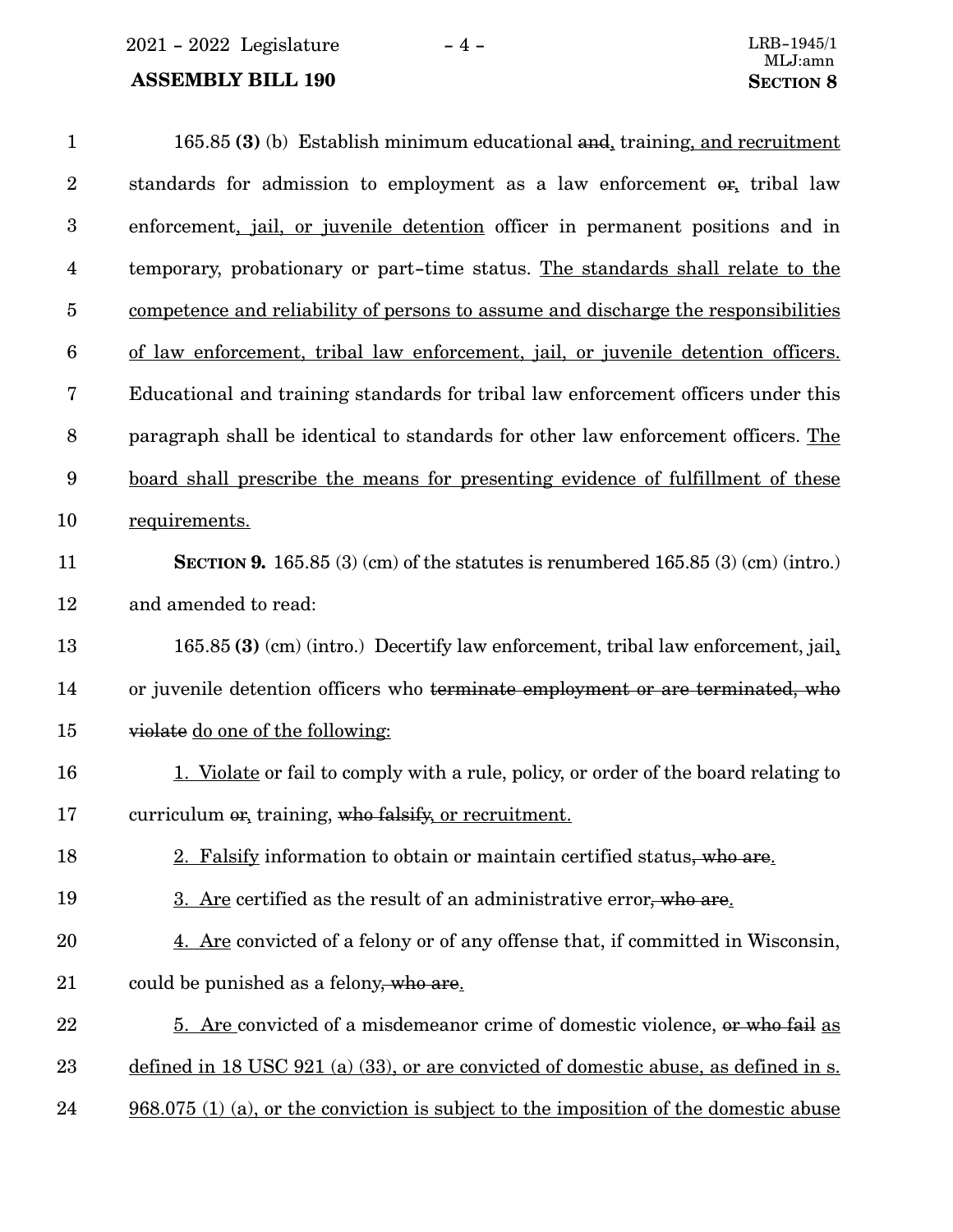## **SECTION** 9 **SECTION**

surcharge under s. 973.055 (1), regardless of whether any part of the surcharge is waived by the court under s. 973.055 (4). 1 2

7. Fail to pay court-ordered payments of child or family support, maintenance, birth expenses, medical expenses, or other expenses related to the support of a child or former spouse, or who fail to comply, after appropriate notice, with a subpoena or warrant issued by the department of children and families or a county child support agency under s. 59.53 (5) and related to paternity or child support proceedings. 3 4 5 6 7

(cp) The board shall establish procedures for decertification under par. (cm) in compliance with ch. 227, except that decertification for failure to pay court-ordered payments of child or family support, maintenance, birth expenses, medical expenses, or other expenses related to the support of a child or former spouse or for failure to comply, after appropriate notice, with a subpoena or warrant issued by the department of children and families or a county child support agency under s. 59.53 (5) and related to paternity or child support proceedings an action described under par. (cm) 7. shall be done as provided under sub. (3m) (a). 8 9 10 11 12 13 14 15

**SECTION 10.** 165.85 (3) (cm) 6. of the statutes is created to read: 16

165.85 **(3)** (cm) 6. For any crime listed in subd. 4. or 5., enter into any of the following if the board determines that certification is not in the best interest of the public: 17 18 19

- a. A deferred judgment and sentencing agreement or deferred sentencing agreement, whether pending or successfully completed. 20 21
- b. A deferred prosecution agreement, whether pending or successfully completed. 22 23

c. A pretrial diversion agreement, whether pending or successfully completed. **SECTION 11.** 165.85 (4) (em) of the statutes is created to read: 24 25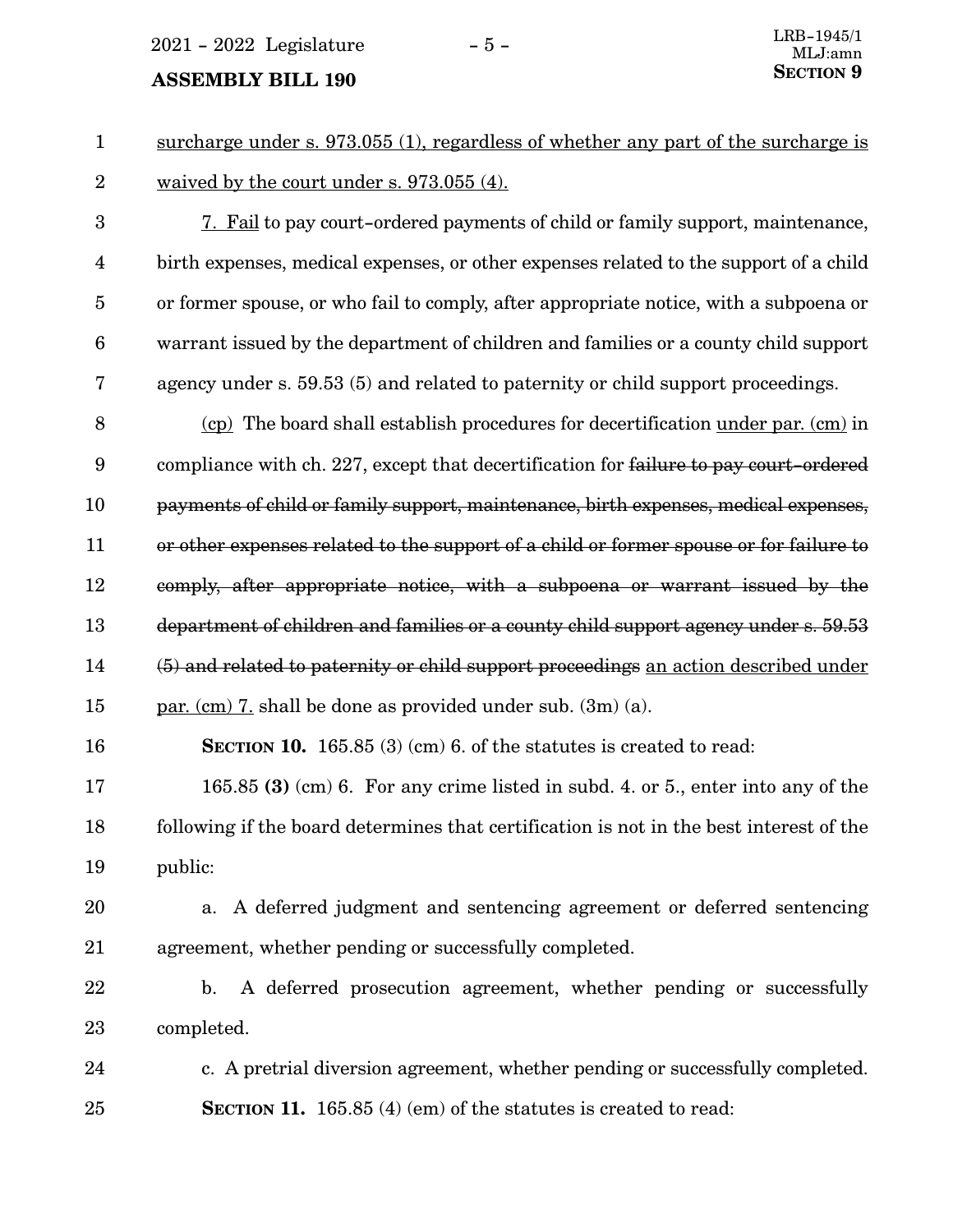### **ASSEMBLY BILL 190 SECTION** 11

165.85 **(4)** (em) *Officer recruitment.* 1. When a law enforcement agency, tribal law enforcement agency, jail, or juvenile detention facility recruits for new officers, the interviewing agency shall require each candidate that it interviews for a law enforcement, tribal law enforcement, jail, or juvenile detention position, who is or has been employed by another law enforcement agency, tribal law enforcement agency, jail, juvenile detention facility, or government agency to execute a written waiver that explicitly authorizes each law enforcement agency, tribal law enforcement agency, jail, juvenile detention facility, or other government agency to disclose the candidate's employment files to the interviewing agency, and releases the interviewing agency and each law enforcement agency, tribal law enforcement agency, jail, juvenile detention facility, or government agency that employs or has employed the candidate from any liability related to the use and disclosure of the candidate's employment files. 1 2 3 4 5 6 7 8 9 10 11 12 13

2. A law enforcement agency, tribal law enforcement agency, jail, juvenile detention facility, or government agency may disclose a candidate's employment files by either providing copies to the interviewing agency or allowing the interviewing agency to review the files at the offices of the law enforcement agency, tribal law enforcement agency, jail, juvenile detention facility, or government agency that employed the candidate. 14 15 16 17 18 19

- 20
- 21

3. A candidate who refuses to execute the waiver shall not be considered for employment by the interviewing agency or considered for certification by the board.

4. The interviewing agency shall, at least 30 days prior to making its hiring decision, submit the waiver to each law enforcement agency, tribal law enforcement agency, jail, juvenile detention facility, or government agency that has employed the candidate. A law enforcement agency, tribal law enforcement agency, jail, juvenile 22 23 24 25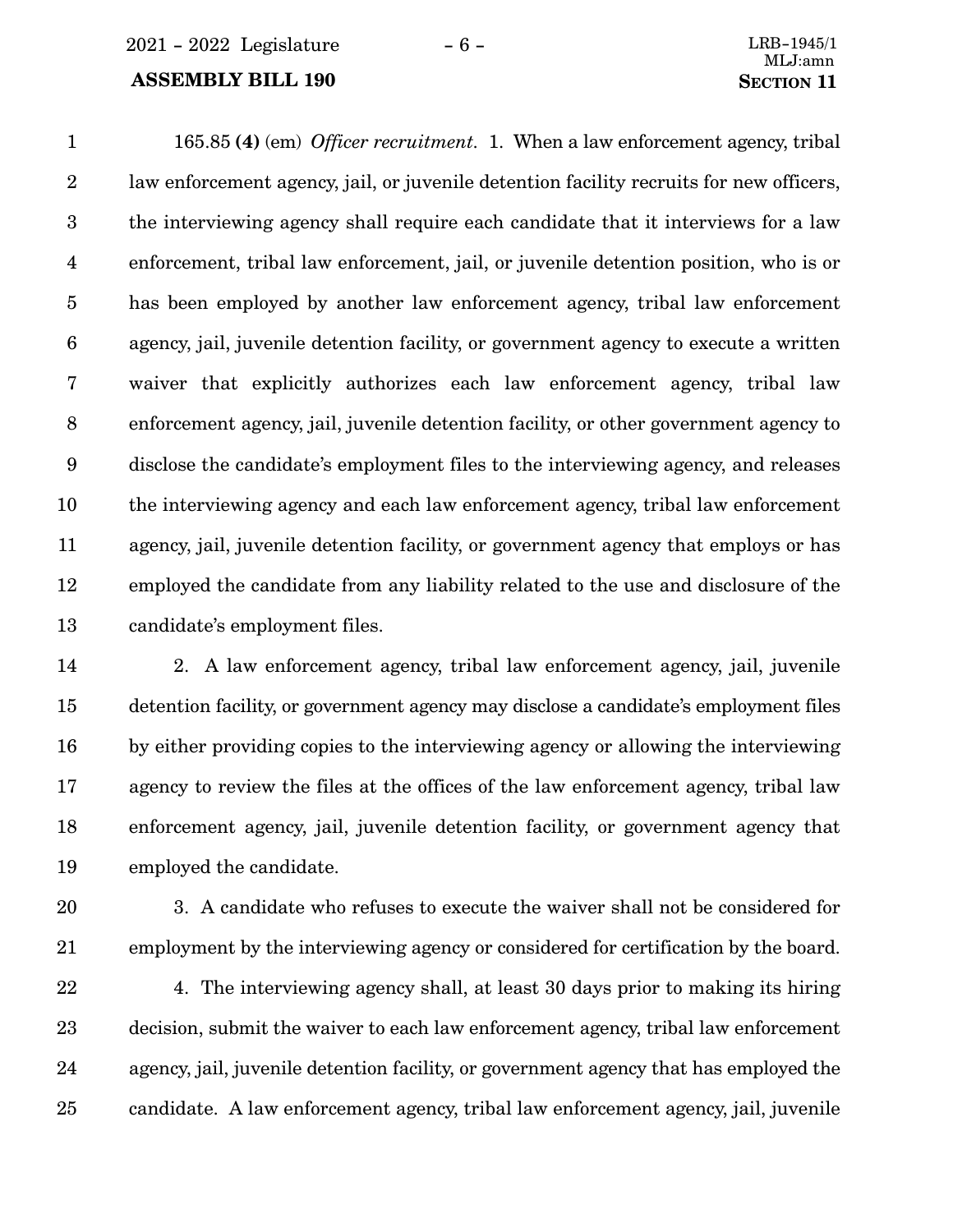## **ASSEMBLY BILL 190**

detention facility, or government agency that receives a waiver shall make the requested employment files available to the interviewing agency not more than 21 days after receiving the waiver. 1 2 3

5. The interviewing agency may also conduct an official oral interview of individuals from the law enforcement agency, tribal law enforcement agency, jail, juvenile detention facility, or government agency that employed the candidate. 4 5 6

6. A law enforcement agency, tribal law enforcement agency, jail, juvenile detention facility, or government agency is not required to provide the candidate's employment records if the agency or facility is prohibited from providing the employment records pursuant to a binding nondisclosure agreement to which the law enforcement agency, tribal law enforcement agency, jail, juvenile detention facility, or government agency is a party if the agreement was executed before the effective date of this subdivision .... [LRB inserts date]. 7 8 9 10 11 12 13

7. No law enforcement agency, tribal law enforcement agency, jail, juvenile detention facility, or government agency may enter into a nondisclosure agreement preventing an interviewing law enforcement agency, tribal law enforcement agency, jail, or juvenile detention facility from viewing employment files after the effective date of this subdivision .... [LRB inserts date]. 14 15 16 17 18

8. A law enforcement agency, tribal law enforcement agency, jail, juvenile detention facility, or government agency is not liable for complying with the provisions of this paragraph or participating in an official oral interview with an investigator from the interviewing agency, regarding the candidate. 19 20 21 22

23

**SECTION 12.** 175.65 of the statutes is created to read: